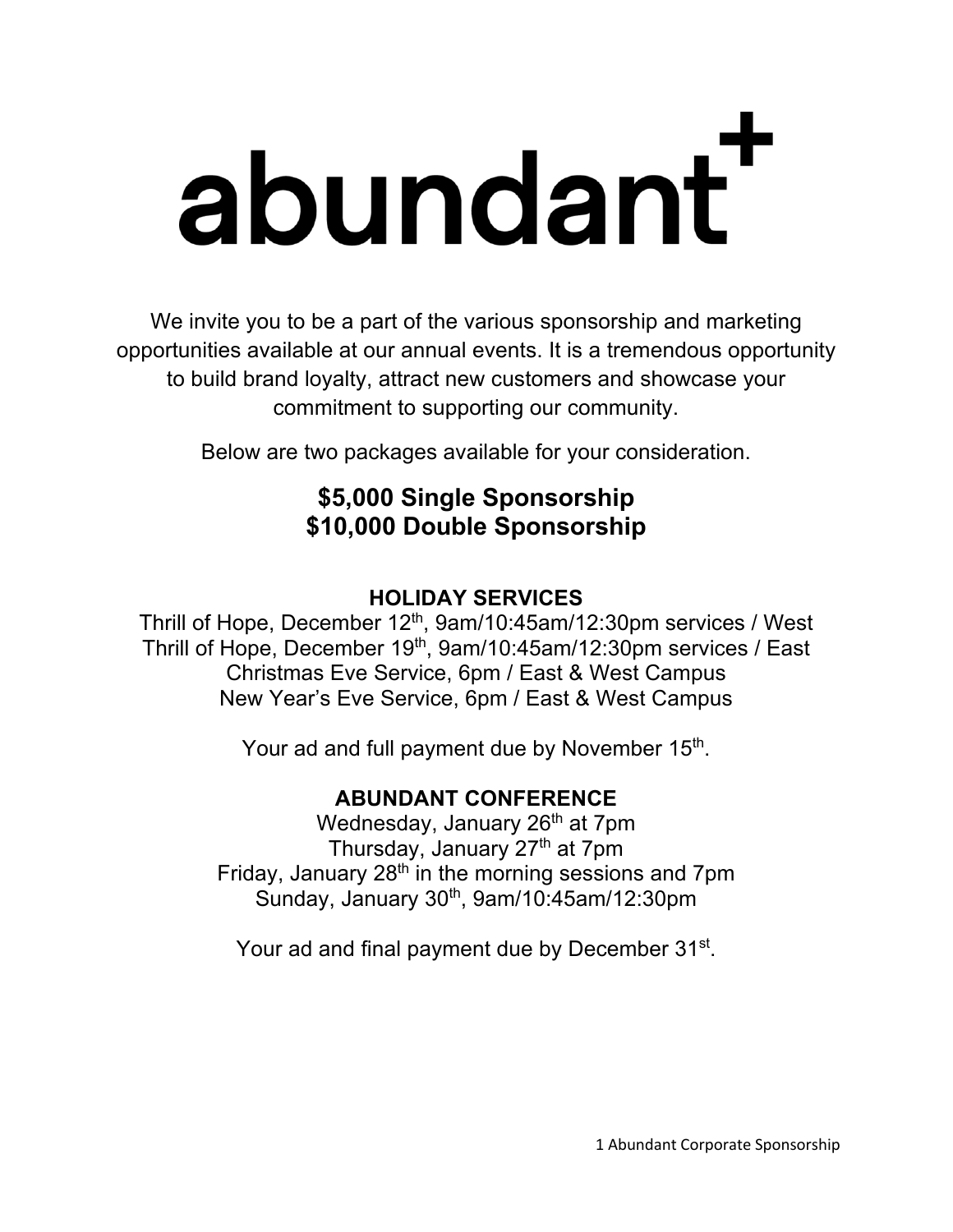**-Your Company Logo will be placed on the conference website as one of our title sponsors.**

**-Company banner will be displayed during the event (banner to be provided by sponsor).**

**-For each event, your Company Name/Logo will be in two (2) of our social media postings.**

**-Company Ad will be advertised on our Main Auditorium screens in all the holiday services and throughout our annual conference.**

**-Two reserved parking spaces during each event (Wednesday-Friday, evening services only).**

**-Two reserved seats during each event (Wednesday-Friday, evening services only).**

**-Two (2) dinners for you and a guest, Wednesday, Thursday or Friday, at our Abundant Conference. Join Pastors Nieman and their family and friends. Please let us know which night works best for you!**

Please call Pastor Elena Delman or Nancy Fernandez at 915.532.8543 if you have any questions and be sure to let them know of your final decision. Upon your completion of the Information Form below, please email the form to nfernandez@abundant.org. Due to media deadlines, payment in full must be received by the set deadline date. A sponsorship letter with more information will be sent to you as the event nears.

**Thank you for partnering with us in our passion to teach others about the abundant life Jesus came to give us!**